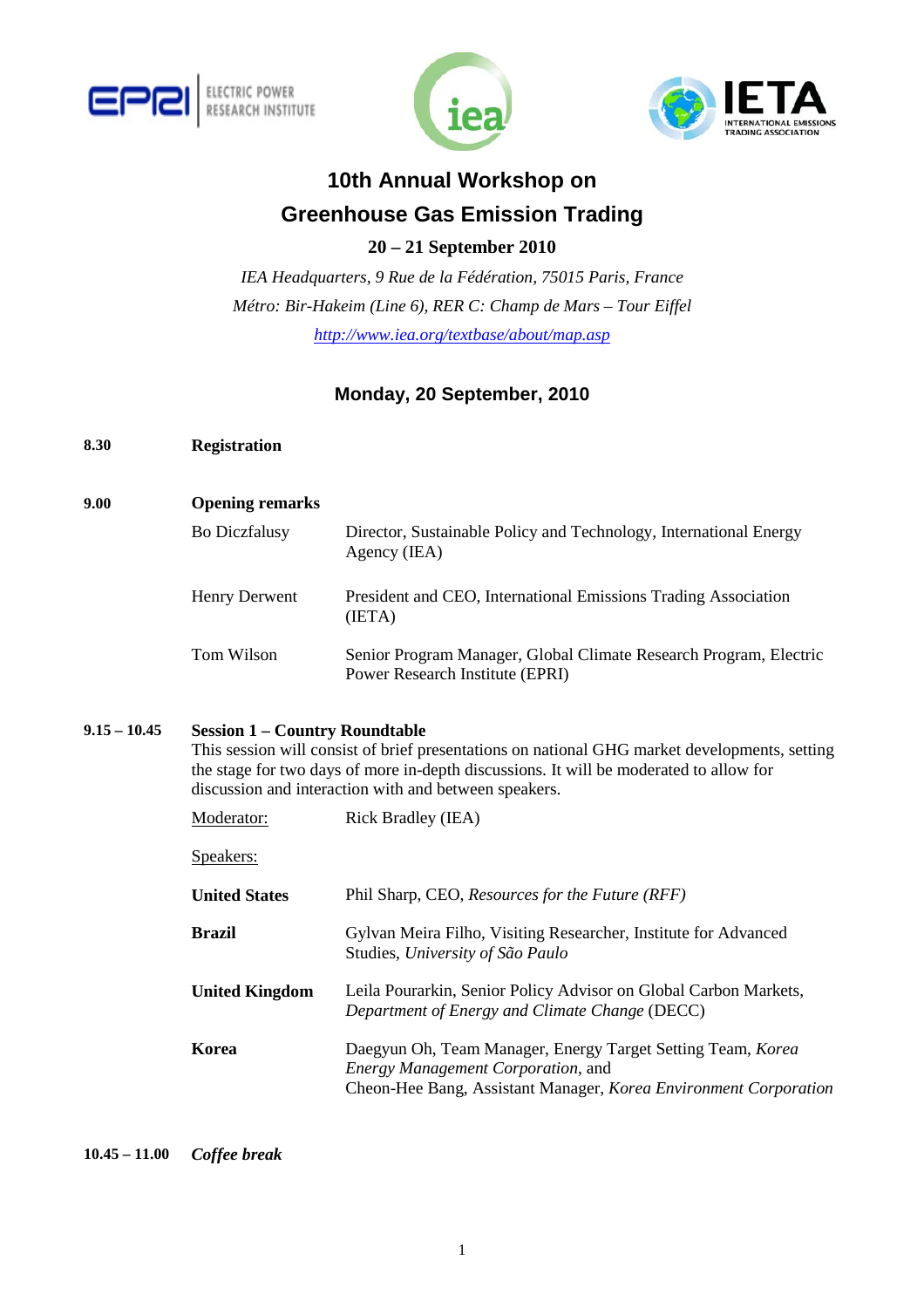





## **11.00 – 12.30 Session 2 – Sectoral/scaled-up/new market mechanisms**

This session will focus on discussion of key concepts related to new proposed "sectoral" mechanisms such as sectoral trading, "no-lose" sectoral crediting, and how these potential mechanisms can be designed to encourage private sector investment. This includes establishing the tools needed for new sectoral mechanisms to be used, such as a nested approach to REDD and market readiness activities.

| Chair:    | Richard Baron (IEA)                                               |
|-----------|-------------------------------------------------------------------|
| Speakers: | <b>Henry Derwent, President and CEO, IETA</b>                     |
|           | <b>Dan Nepstad, Senior Scientist, Woods Hole Research Center</b>  |
|           | Catherine Martin-Robert, Climate Change Consultant, <i>Holcim</i> |
|           | <b>Joëlle Chassard, Manager, Climate Finance Unit, World Bank</b> |

**12.30 – 13.45** *Luncheon sponsored by the Electric Power Research Institute (EPRI)* 

### **13.45 –15.45 Session 3 – Carbon market developments**

Domestically-oriented climate plans and activities received a boost prior to COP15, when several nations announced new GHG reduction targets and embarked upon passing national legislation to create national GHG mitigation programmes. This session will explore carbon market developments over the past year with a focus on interactions with new and existing policies, how investments, including CDM expansion and reform, fit into such evolving structures, and anticipated future global supply-demand balance.

| Chair: | Henry Derwent (IETA) |
|--------|----------------------|
|--------|----------------------|

Speakers: **Emmanuel Fages**, Head of Market Research, *Orbeo*

 **Andrei Marcu**, Head of Regulatory Affairs, *Mercuria Trading* 

 **Keith Regan,** Associate Director, Advisory Services, *Camco*

 **Francisco (Paco) de la Chesnaye,** Senior Project Manager, Global Climate Change Program, *EPRI*

 **Pedro Martins Barata,** Member, *CDM Executive Board*

#### **15.45 – 16.05** *Coffee Break*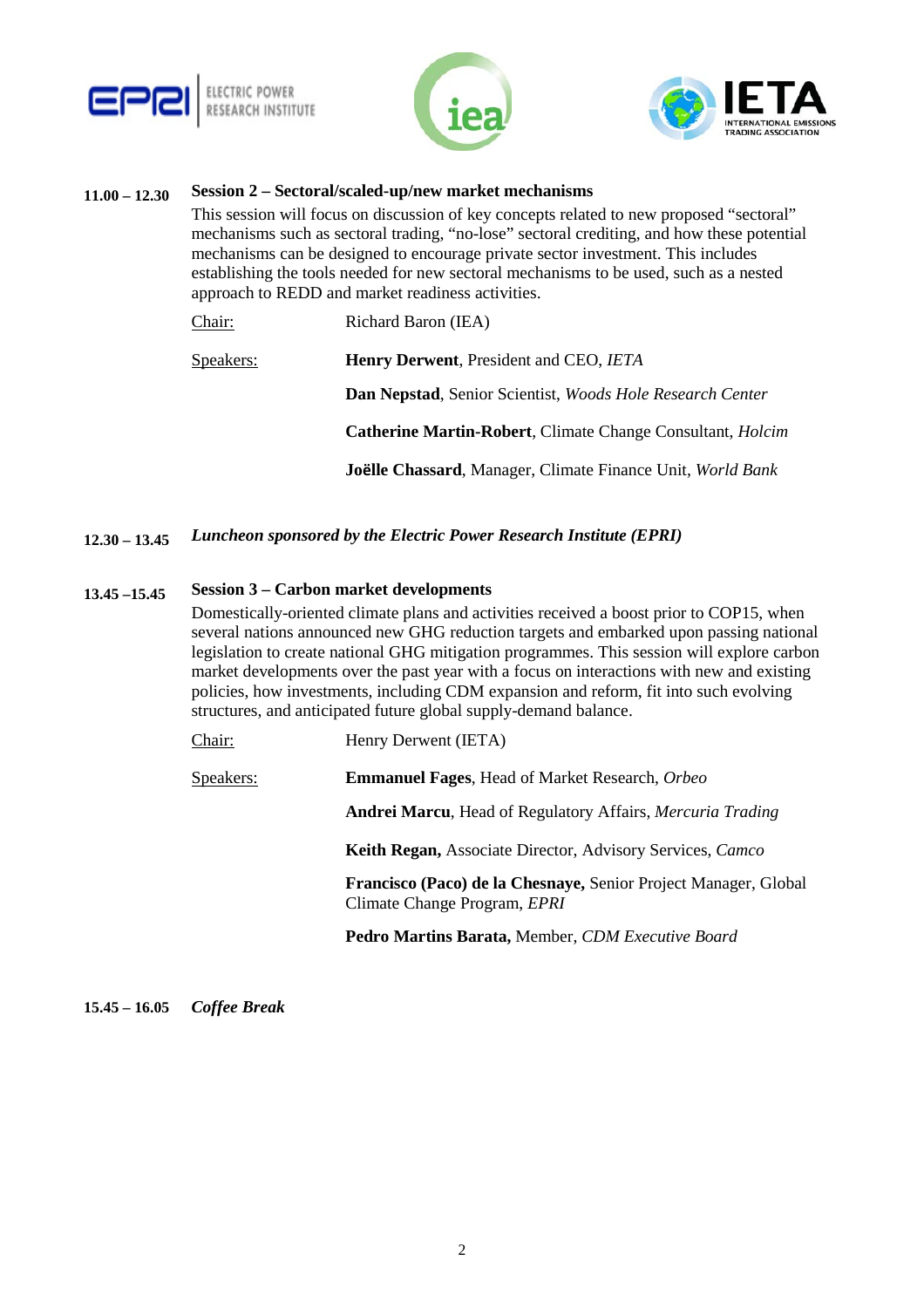





### **16.05 – 18.00 Session 4 – Linkage: Regional focus**

This session will explore evolving supra-national carbon market linkages that are developing rapidly today in different parts of the world, including: 1) The Governor's Climate and Forest Taskforce (GCF) that seeks to link together several U.S. states with states in Brazil, Indonesia and other nations to develop compliance-quality REDD-based offsets; 2) Bilateral linkages evolving between Japan and other nations to develop GHG offsets; 3) Ongoing evolution of "linking" policies in the EU ETS; and 4) Evolving linkage between Australia and New Zealand in the design and implementation of their national CO2 cap-and-trade programs.

- Chair: Adam Diamant, EPRI
- Speakers: **Damien Meadows**, Acting Head of International Carbon Market, Aviation and Maritime Unit*, DG Climate Action, European Commission*

**Tony Brunello**, Partner, *California Strategies LLC,* previously Deputy Secretary for Climate and Energy, *State of California, Natural Resources Agency*

 **Rob Fowler,** Executive Advisor, Low Carbon & Sustainability, *Booz & Co*.

 **Eisaku Toda**, Director **-** Market Mechanism Office*, Ministry of the Environment, Japan*

 **Helle Juhler-Verdoner**, Vice President - Global Affairs, Power & Environmental Policies, *Alstom Power*

**18.00** *Cocktail sponsored by BlueNext*

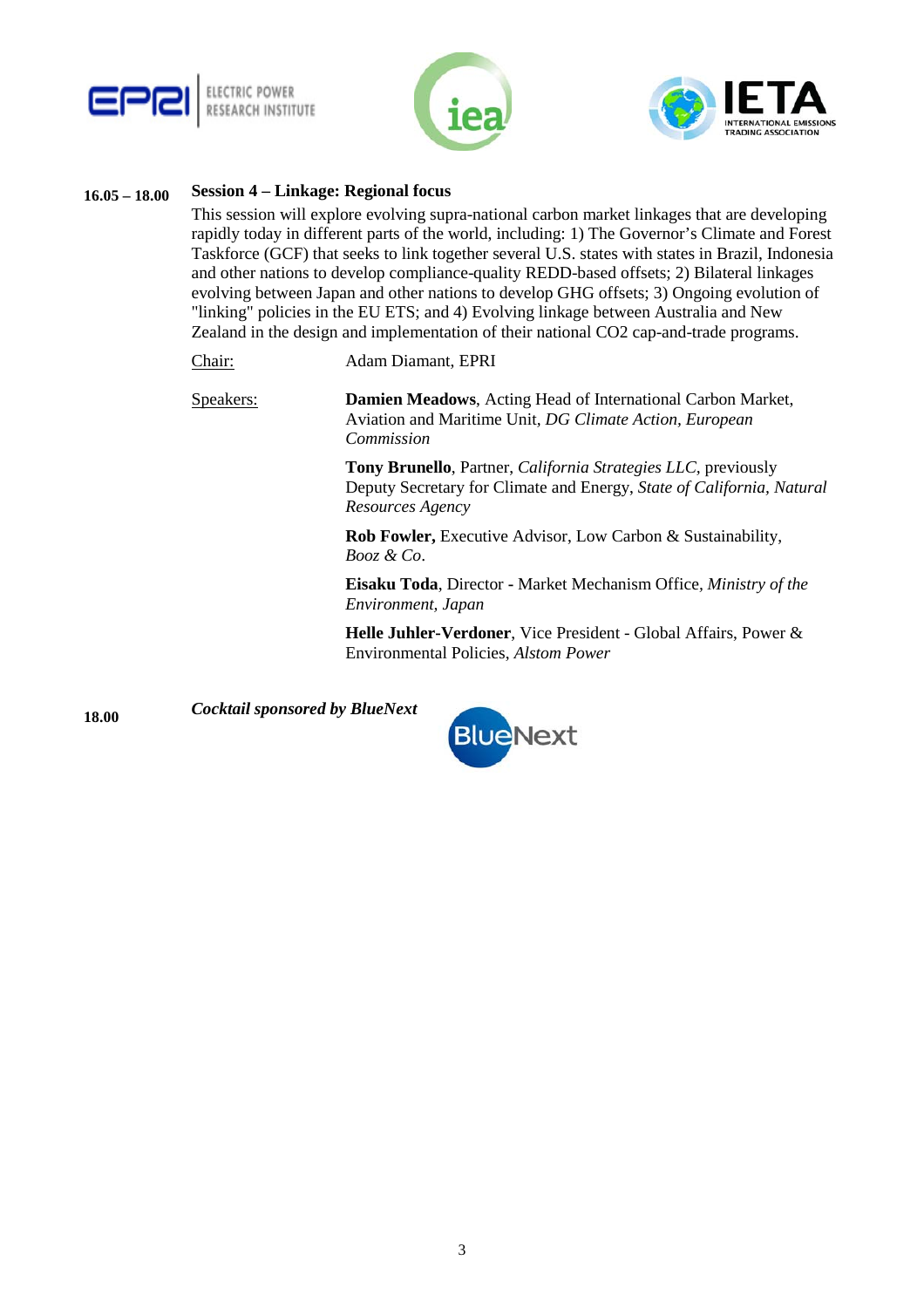





# **Tuesday, 21 September, 2010**

### **9.00 – 10.30 Session 5 – Carbon market oversight**

This section will explore two elements related to carbon market oversight: (i) The definition of carbon allowances and derivatives, as this will affect their treatment under international trade rules (GATT/GATS); and, (ii) Explore ideas and needs related to carbon market oversight mechanisms.

| Chair:              | David Lunsford, IETA                                                                                                              |
|---------------------|-----------------------------------------------------------------------------------------------------------------------------------|
| Speaker:            | <b>Joost Pauwelyn, Professor of International Economic Law and</b><br>WTO Law, The Graduate Institute, Geneva                     |
| <u>Respondents:</u> | Doaa Abdel-Motaal, Counsellor, Office of the Director-General,<br>World Trade Organisation                                        |
|                     | <b>Aurélien Tignol, Policy Advisor, Carbon Market Division, French</b><br>Ministry of Ecology, Energy and Sustainable Development |
|                     | Craig Pirrong, Director, Global Energy Management Institute,<br>University of Houston                                             |
|                     | <b>Yvon Slingenberg, Acting Head of ETS Implementation and</b><br>Benchmarking Units, DG Climate Action, European Commission      |

### **10.30 – 10.50** *Coffee Break*

## **10.50 – 12.30 Session 6 – CO2 project accounting and verification in a Copenhagen Accord world**

Methods for measuring, reporting and verifying greenhouse gases have rapidly emerged across the world in recent years. In order to measure, report, and verify (MRV) GHG management efforts – as a scale-up of emission reduction efforts take place – relevant national circumstances and new approaches are being taken into consideration. In this session, experts will discuss current MRV approaches as a result of co-ordinated climate action and consider future outreach efforts and innovation.

Speakers: **Robert Page**, TransAlta Professor of Environmental Management and Sustainability, *University of Calgary*

> **Anne-Marie Warris**, Chair, ISO Environmental management subcommittee (TC 207 SC1)

**Takashi Hongo**, Head of Environment Finance Engineering and Special Advisor, *Japan Bank for International Cooperation (JBIC)*

**Melanie Eddis**, Head of Climate Change, *ERM CVS*

### **12.30 – 13.45** *Luncheon sponsored by the International Energy Agency*